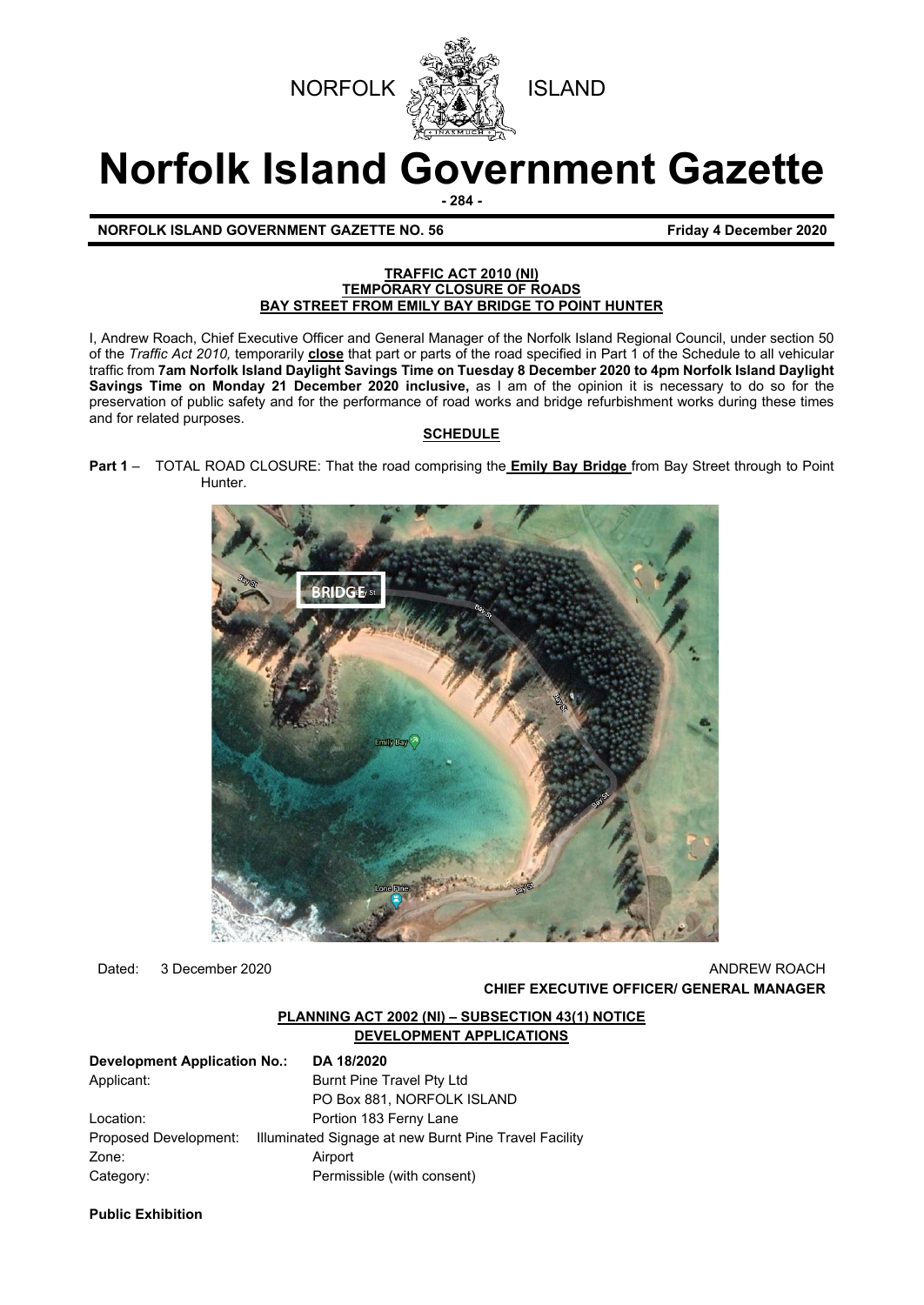This Development Application may be inspected, during business hours, at the Planning Office at the Norfolk Island Regional Council, New Military Barracks, Kingston. The Development Application may also be viewed at Council's website a[t http://www.norfolkisland.gov.nf/your-council/council-documents/documents-public-exhibition.](http://www.norfolkisland.gov.nf/your-council/council-documents/documents-public-exhibition)

#### **Submission**

Any person may, during the period between Monday 7 December 2020 and Monday 21 December 2020, make written submissions to the General Manager about this Development Application. All submissions must state the relevant Development Application number. All submissions must be signed by at least one person making the submission. If a submission objects to the proposed development, the grounds for objections must be specified in the submission.

#### **Reviewable decisions**

Decisions made on this Development Application under the *Planning Act 2002 (NI)* are reviewable decisions within the meaning of subsection 78(1) of the Act.

#### Dated: 2 December 2020 JODIE BROWN **SENIOR STRATEGIC PLANNER**

#### **PLANNING ACT 2002 (NI) – SUBSECTION 43(1) NOTICE DEVELOPMENT APPLICATIONS**

| Development Application No.: | DA.BA 47/2020                                                                 |
|------------------------------|-------------------------------------------------------------------------------|
| Applicant:                   | Department of Infrastructure, Transport, Regional Development and Communities |
| Location:                    | Various portion within Kingston and Arthurs Vale Historic Area                |
| Proposed Development:        | Public Works - Major: Sewerage Network Stage 1                                |
| Zone:                        | Various                                                                       |
| Category:                    | Permissible (with consent)                                                    |

#### **Public Exhibition**

A Development Application has been submitted to construct Stage 1 of a piped sewer network in Kingston and Arthurs Vale Historic Area (KAVHA) to collect wastewater and direct into (temporary) pump out tanks which will be routinely emptied and the wastewater transferred to the Norfolk Island Sewage Treatment Plant. An Environmental Impact Statement and Heritage Impact Statement was submitted with the Development Application.

The Development Application and supporting document may be inspected, during business hours, at the Planning Office at the Norfolk Island Regional Council, New Military Barracks, Kingston. The Development Application may also be viewed at Council's website a[t http://www.norfolkisland.gov.nf/your-council/council-documents/documents-public-exhibition.](http://www.norfolkisland.gov.nf/your-council/council-documents/documents-public-exhibition)

#### **Submission**

Any person may, during the period between Monday 7 December 2020 and Monday 11 January 2021, make written submissions to the General Manager about this Development Application. All submissions must state the relevant Development Application number. All submissions must be signed by at least one person making the submission. If a submission objects to the proposed development, the grounds for objections must be specified in the submission.

#### **Reviewable decisions**

Decisions made on this Development Application under the *Planning Act 2002 (NI)* are reviewable decisions within the meaning of subsection 78(1) of the Act.

#### Dated: 2 December 2020 JODIE BROWN **SENIOR STRATEGIC PLANNER**

#### **LIQUOR ACT 2005**

The Following Liquor licence application has been received:

| APPLICANT                                                           | <b>LOCATION &amp; PREMISES</b>                       | <b>PROPOSAL</b>          |
|---------------------------------------------------------------------|------------------------------------------------------|--------------------------|
| Philippa Anne Elizabeth Reeves<br>Nominee: Mr Leslie Julius Quintal | Portion 124a<br>176 Anson Bay Road<br>THE SUNSET BAR | General (Tavern) Licence |

Any person over the age of 18 years and residing within 100 meters of the premises may object in writing to the application within 21 days after this notice is published.

The objection and fee of \$85 should be lodged with the Registrar, New Military Barracks, Kingston.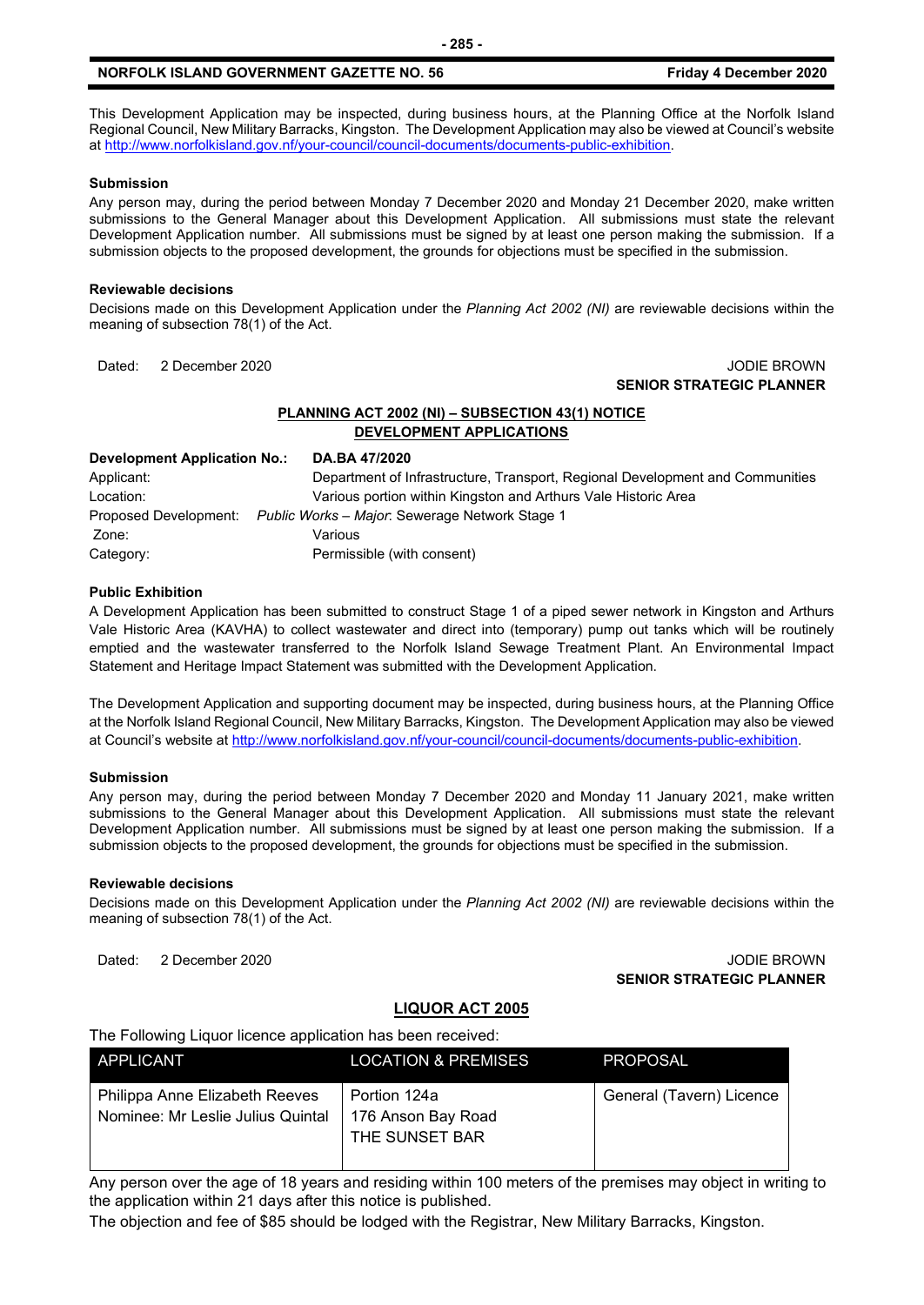### Dated: 1 December 2020 KATIE WALDEN REGISTRAR OF LIQUOR LICENCES

#### **COURT OF PETTY SESSIONS**

The next sittings of the Court of Petty Sessions is set down for the week commencing Monday 7 December 2020 at 9.30am in the Court House, Kingston.

Dated: 23 November 2020 ALLEN BATAILLE **CLERK COURT OF PETTY SESSIONS**

#### **TRAFFIC ACT 2010 (NI)**

#### **TEMPORARY CLOSURE OF ROAD ON FRIDAY 18 DECEMBER 2020**

I, Andrew Roach, General Manager of the Norfolk Island Regional Council, close part of the road specified in Part 1 of the Schedule to all vehicular traffic (except any vehicle specified in Part 2 of the Schedule) for the period and times indicated in Part 1 of the Schedule below on **Friday 18 December 2020** as necessary for public safety purposes and, to enable the **Christmas Pageant and Parade Event** to be held by **JMALT HOLDINGS PTY LTD t/a GO NORFOLK ISLAND.**

#### **SCHEDULE**

**Part road closure**: That part of Taylors Road from Rawson Hall to the roundabout intersection with New Cascade Road (6:00pm to 8:30pm) and,

**Part road closure**: That part of Taylors Road from the roundabout intersection with New Cascade Road to the southern side of the entrance to Fletcher Christian apartments (Portion 39i1) adjacent to the Norfolk Island Returned Services League (RSL) Club (Portion 39m) (6:00pm to 8:30pm).

**Part 2** - Exempted classes of vehicles –

- (a) Vehicles authorised by the General Manager of the Norfolk Island Regional
- Council or delegate thereof for delivery of goods or services;
- (b) Council vehicles involved on official business;
- (c) Police, ambulance, fire services and emergency vehicles on official business;
- Vehicles authorised by OIC Police or delegate thereof
- (e) Pageant vehicles authorised by Go Norfolk Island Pty Ltd and the OIC Police

Dated: 28 October 2020 **ANDREW ROACH CONSULTER STATES AND ANDREW ROACH** 

**GENERAL MANAGER**

#### **DISASTER AND EMERGENCY MANAGEMENT ACT 2001 (NI)**

# **DECLARATION OF STATE OF DISASTER OR EMERGENCY (RECOVERY OPERATIONS)**

# **COVID-19 DIRECTIONS RECOVERY OPERATIONS (NO.2) 2020**

I, **George Ivor Andrew Plant**, Emergency Management Norfolk Island Controller:

- 1) under section 11(2)(g) of the *Disaster and Emergency Management Act 2001* (NI) am of the opinion that it is necessary to make directions in respect of recovery from the State of Emergency in respect of COVID-19 relating to the movement of persons within the disaster or emergency area as set out in the Schedule; and
- 2) under section 11(2)(h) of the *Disaster and Emergency Management Act 2001* (NI) am of the opinion that it is necessary to make directions in respect of recovery from the State of Emergency in respect of COVID-19 relating to the removal of persons within the disaster or emergency area who obstructs or threatens to obstruct recovery operations as set out in the Schedule; and
- 3) under section 11(2)(i) of the *Disaster and Emergency Management Act 2001* (NI) am of the opinion that it is necessary to make directions in respect of recovery from the State of Emergency in respect of COVID-19 relating to giving directions to persons whose responsibilities require him or her to engage in recovery operations.

#### **SCHEDULE**

#### **Direction 2 (2020) – Adjustment of COVID 19 measures – to commence 23:59 on 22 October 2020**

- 1. These Directions take effect at 23.59 on 22 October, 2020 and remain in force while the State of Disaster or Emergency (Recovery Operations) is in force.
- 2. In these Directions:

*Persons* includes people residing on Norfolk Island, visiting Norfolk Island for holiday or work purposes

*COVID-19 hotspot* means a particular area of Australia decided by the Commonwealth Chief Medical Officer.

*Incident Controller* means the person appointed under the State of Emergency in accordance with the NORDISPLAN.

- 3. Persons will be permitted\* to travel to Norfolk Island without the need to quarantine provided they:
	- a. do not have COVID-19.
	- b. have not been in contact within anyone in the prior 14 days with COVID-19;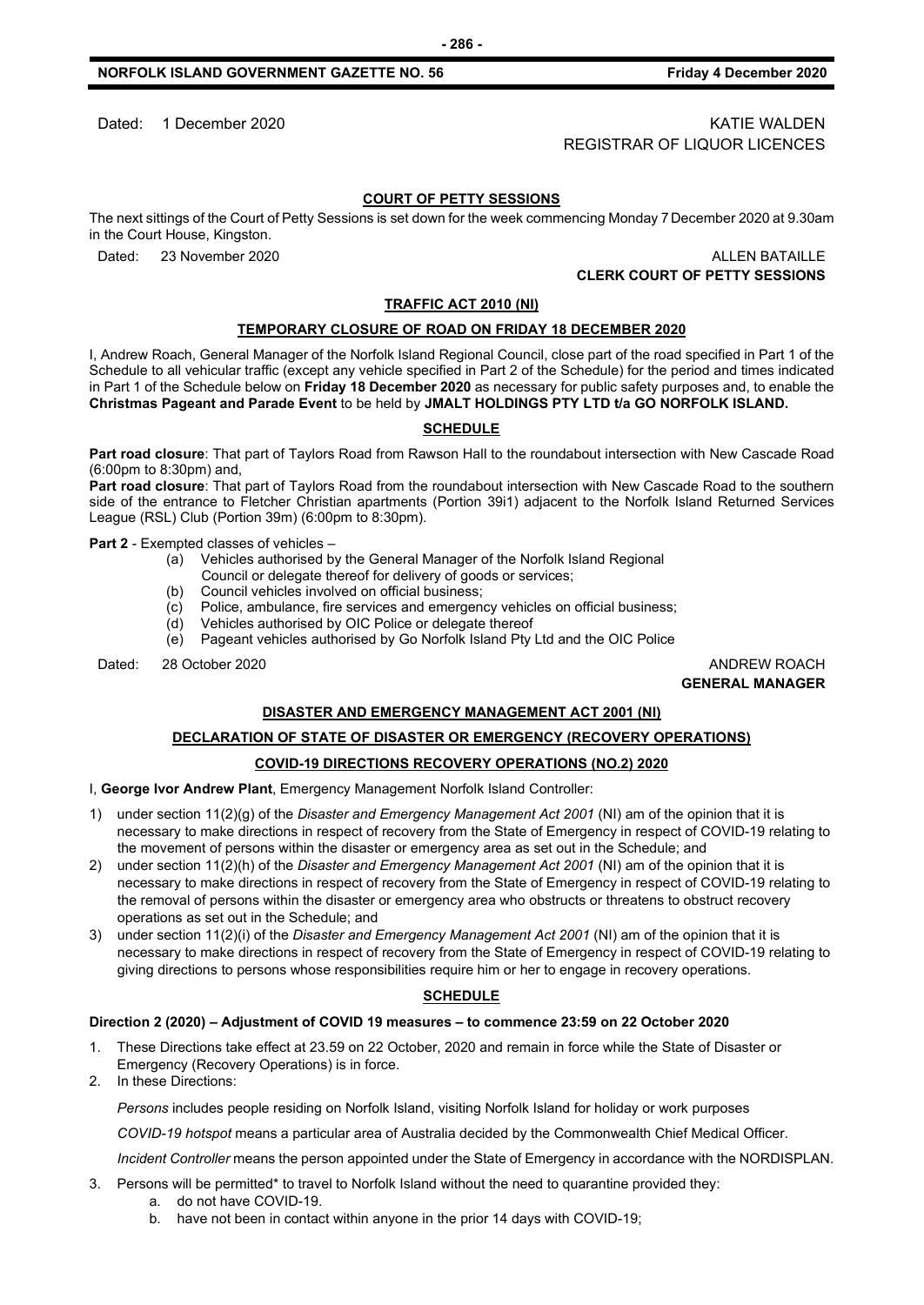- c. have been granted a Norfolk Island Entry Pass\*
- \*Any person travelling to Norfolk Island may be denied entry without a Norfolk Island Entry Pass
- 4. A person whilst on Norfolk Island must comply with physical distancing principles as published from time to time on [\(http://www.norfolkisland.gov.nf/norfolk-islands-covid-19-advice\)](http://www.norfolkisland.gov.nf/norfolk-islands-covid-19-advice).
- 5. A person whilst on Norfolk Island must follow any directions in relation to COVID-19 from staff of the *Norfolk Island Hospital and Residential Aged Care (NIHRACS).*
- 6. A person or business on Norfolk Island must follow any advice or operational direction provided by the Incident Controller or authorised officer of the *Norfolk Island Police Force (NIPF)*in relation to COVID-19.
- 7. A person or business involving close contact with persons is required to keep a daily customer register. A business will be required to retain the records for a period of three months. The register must be produced upon request by the Incident Controller.

*\* Please Note \** 

- *Online applications required by all travellers prior to travel (within 72 hours of travel).*
- *While the State of Emergency is in place verification of where travellers are from will be required*
- *Travel to mainland states and territories is a matter for residents to seek approval from State and Territory Government authorities.*

Dated: 22 October 2020 GEORGE PLANT

**EMNI CONTROLLER**

#### **TRAFFIC ACT 2010 (NI)**

#### **TEMPORARY CLOSURE OF ROAD**

## **MOVEMENT OF WIDE AND HEAVY VEHICLES**

#### **MARSHS ROAD FROM STOCKYARD ROAD TO BALL BAY**

I, Andrew Roach, Chief Executive Officer and General Manager of the Norfolk Island Regional Council, under section 50 of the *Traffic Act 2010,* revoke my previous instrument in this regard and now temporarily **close** that part or parts of the road specified in Part 1 of the Schedule to all vehicular traffic (except any vehicle specified in Part 2 of the Schedule) **for a 24 hr period each day from the date of publication of this notice in the Gazette to 6.00am Wednesday 31 March 2021,** as I am of the opinion it is necessary or desirable to do so for the preservation of public safety during these times and to enable **Boral Resources QLD Pty Limited** to receive and move vehicles, plant, equipment and materials to and from Ball Bay's temporary Groyne involving the operation of wide and heavy vehicles and for related purposes.

#### **SCHEDULE**

- **Part I -** Partial Road Closure: That part or parts of the roads comprising Marshs Road from Stockyard Road to Ball Bay
- **Part 2** Exempted classes of vehicles
	- a) Vehicles and plant authorised by the General Manager of the Norfolk Island Regional Council or delegate thereof for delivery of goods or services;
	- b) Council vehicles and plant involved on official business;
	- c) Police, ambulance, fire services and emergency vehicles on official business;
	- d) Vehicles authorised by OTC Police or delegate thereof;
	- e) Fuel and Gas supply vehicles

Dated: 17 September 2020 **ANDREW ROACH CONSIDERER AND ANDREW ROACH** 

**GENERAL MANAGER**

#### **DISASTER AND EMERGENCY MANAGEMENT ACT 2001 (NI)**

#### **EXTENSION OF DECLARATION OF STATE OF EMERGENCY**

I **Eric Hutchinson,** Administrator of Norfolk Island and delegate of the Minister under Section 5 of, and item 1.27 of the Schedule to, the *Minister's Norfolk Island Delegation Instrument 2019*:

**PURSUANT** to Section 9 of the *Disaster and Emergency Management Act 2001* (NI) [the Act] and acting on the advice of the Controller;

**EXTEND** the declaration of emergency made under section 9 of the Act at 16:15 Hrs on Monday 26 March 2020, for the whole of the Territory of Norfolk Island, until 16:15 hr on Thursday 31 December 2020 for recovery operations.

ERIC HUTCHINSON<br>Dated: 22 June 2020 **ADMINISTRATOR**